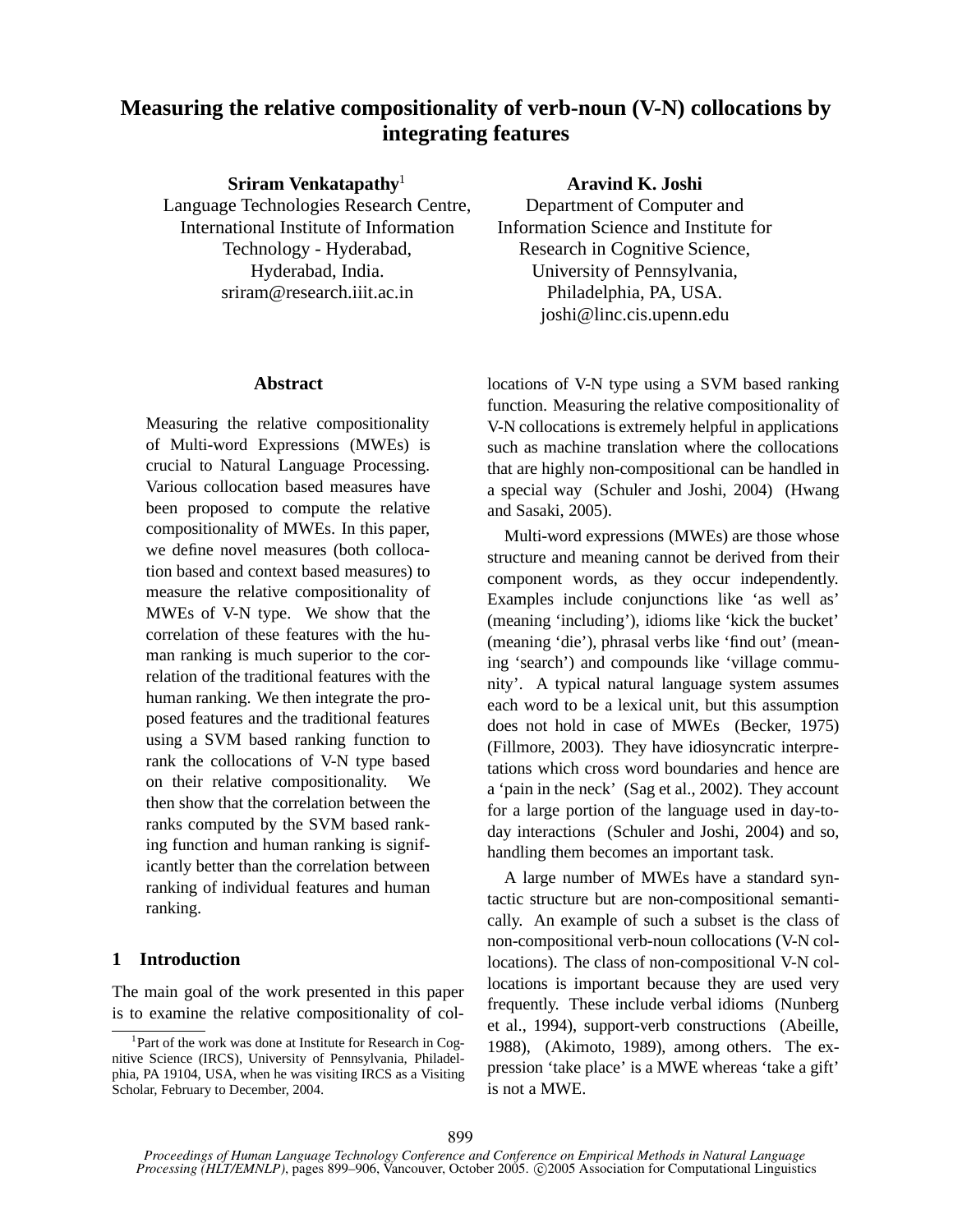It is well known that one cannot really make a binary distinction between compositional and noncompositional MWEs. They do not fall cleanly into mutually exclusive classes, but populate the continuum between the two extremes (Bannard et al., 2003). So, we rate the MWEs (V-N collocations in this paper) on a scale from 1 to 6 where 6 denotes a completely compositional expression, while 1 denotes a completely opaque expression.

Various statistical measures have been suggested for ranking expressions based on their compositionality. Some of these are Frequency, Mutual Information (Church and Hanks, 1989) , distributed frequency of object (Tapanainen et al., 1998) and LSA model (Baldwin et al., 2003) (Schutze, 1998). In this paper, we define novel measures (both collocation based and context based measures) to measure the relative compositionality of MWEs of V-N type (see section 6 for details). Integrating these statistical measures should provide better evidence for ranking the expressions. We use a SVM based ranking function to integrate the features and rank the V-N collocations according to their compositionality. We then compare these ranks with the ranks provided by the human judge. A similar comparison between the ranks according to Latent-Semantic Analysis (LSA) based features and the ranks of human judges has been made by McCarthy, Keller and Caroll (McCarthy et al., 2003) for verb-particle constructions. (See Section 3 for more details). Some preliminary work on recognition of V-N collocations was presented in (Venkatapathy and Joshi, 2004).

We show that the measures which we have defined contribute greatly to measuring the relative compositionality of V-N collocations when compared to the traditional features. We also show that the ranks assigned by the SVM based ranking function correlated much better with the human judgement that the ranks assigned by individual statistical measures.

This paper is organized in the following sections **(1)** Basic Architecture, **(2)** Related work, **(3)** Data used for the experiments, **(4)** Agreement between the Judges, **(5)** Features, **(6)** SVM based ranking function, **(7)** Experiments & Results, and **(8)** Conclusion.

#### **2 Basic Architecture**

Every V-N collocation is represented as a vector of features which are composed largely of various statistical measures. The values of these features for the V-N collocations are extracted from the British National Corpus. For example, the V-N collocation 'raise an eyebrow' can be represented as

Frequency = 271, Mutual Information = 8.43, Distributed frequency of object  $= 1456.29$ , etc... A SVM based ranking function uses these features to rank the V-N collocations based on their relative compositionality. These ranks are then compared with the human ranking.

#### **3 Related Work**

(Breidt, 1995) has evaluated the usefulness of the Point-wise Mutual Information measure (as suggested by (Church and Hanks, 1989)) for the extraction of V-N collocations from German text corpora. Several other measures like Log-Likelihood (Dunning, 1993), Pearson's  $\chi^2$  (Church et al., 1991), Z-Score (Church et al., 1991) , Cubic Association Ratio (MI3), etc., have been also proposed. These measures try to quantify the association of two words but do not talk about quantifying the non-compositionality of MWEs. Dekang Lin proposes a way to automatically identify the noncompositionality of MWEs (Lin, 1999). He suggests that a possible way to separate compositional phrases from non-compositional ones is to check the existence and mutual-information values of phrases obtained by replacing one of the words with a similar word. According to Lin, a phrase is probably non-compositional if such substitutions are not found in the collocations database or their mutual information values are significantly different from that of the phrase. Another way of determining the non-compositionality of V-N collocations is by using 'distributed frequency of object' (DFO) in V-N collocations (Tapanainen et al., 1998). The basic idea in there is that "if an object appears only with one verb (or few verbs) in a large corpus we expect that it has an idiomatic nature" (Tapanainen et al., 1998).

Schone and Jurafsky (Schone and Jurafsky, 2001) applied Latent-Semantic Analysis (LSA) to the analysis of MWEsin the task of MWE discovery, by way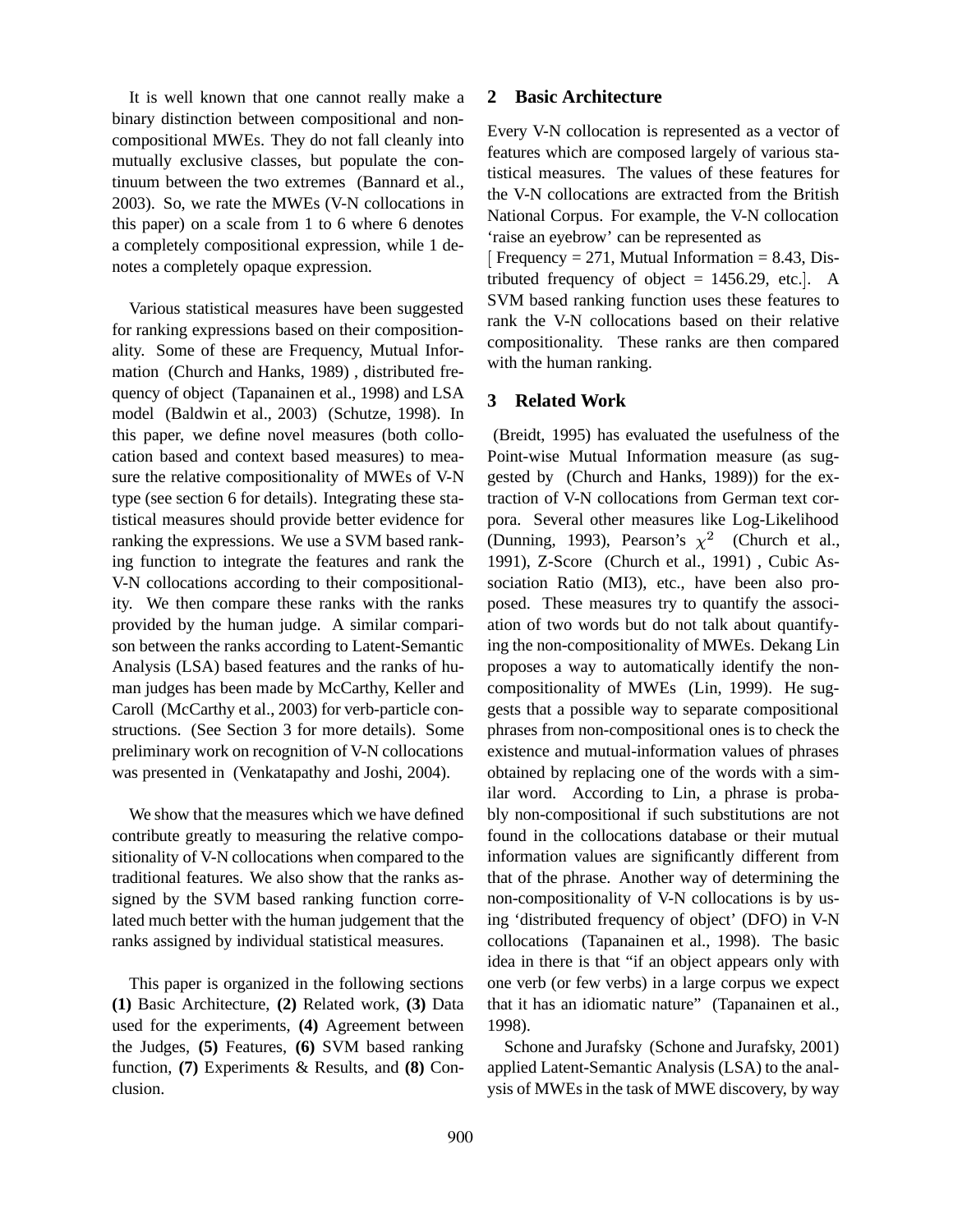of rescoring MWEs extracted from the corpus. An interesting way of quantifying the relative compositionality of a MWE is proposed by Baldwin, Bannard, Tanaka and Widdows (Baldwin et al., 2003). They use LSA to determine the similarity between an MWE and its constituent words, and claim that higher similarity indicates great decomposability. In terms of compositionality, an expression is likely to be relatively more compositional if it is decomposable. They evaluate their model on English NN compounds and verb-particles, and showed that the model correlated moderately well with the Wordnet based decomposability theory (Baldwin et al., 2003).

McCarthy, Keller and Caroll (McCarthy et al., 2003) judge compositionality according to the degree of overlap in the set of most similar words to the verb-particle and head verb. They showed that the correlation between their measures and the human ranking was better than the correlation between the statistical features and the human ranking. We have done similar experiments in this paper where we compare the correlation value of the ranks provided by the SVM based ranking function with the ranks of the individual features for the V-N collocations. We show that the ranks given by the SVM based ranking function which integrates all the features provides a significantly better correlation than the individual features.

## **4 Data used for the experiments**

The data used for the experiments is British National Corpus of 81 million words. The corpus is parsed using Bikel's parser (Bikel, 2004) and the Verb-Object Collocations are extracted. There are 4,775,697 V-N collocations of which 1.2 million are unique. All the V-N collocations above the frequency of 100 (n=4405) are taken to conduct the experiments so that the evaluation of the system is feasible. These 4405 V-N collocations were searched in Wordnet, American Heritage Dictionary and SAID dictionary (LDC,2003). Around 400 were found in at least one of the dictionaries. Another 400 were extracted from the rest so that the evaluation set has roughly equal number of compositional and noncompositional expressions. These 800 expressions were annotated with a rating from 1 to 6 by using guidelines independently developed by the authors. 1 denotes the expressions which are totally non-compositional while 6 denotes the expressions which are totally compositional. The brief explanation of the various ratings is as follows: **(1)** No word in the expression has any relation to the actual meaning of the expression. Example : "**leave a mark**". **(2)** Can be replaced by a single verb. Example : "**take a look**". **(3)** Although meanings of both words are involved, at least one of the words is not used in the usual sense. Example : "**break news**". **(4)** Relatively more compositional than (3). Example : "**prove a point**". **(5)** Relatively less compositional than (6). Example : "**feel safe**". **(6)** Completely compositional. Example : "**drink coffee**".

#### **5 Agreement between the Judges**

The data was annotated by two fluent speakers of English. For 765 collocations out of 800, both the annotators gave a rating. For the rest, at least one of the annotators marked the collocations as "don't know". Table 1 illustrates the details of the annotations provided by the two judges.

| Ratings    |     |    |    |      |     |    |
|------------|-----|----|----|------|-----|----|
| Annotator1 | 141 |    |    |      | 161 | 95 |
| Annotator2 | 303 | 88 | 70 | : ∩، | 118 | 76 |

Table 1: Details of the annotations of the two annotators

From the table 1 we see that annotator1 distributed the rating more uniformly among all the collocations while annotator2 observed that a significant proportion of the collocations were completely compositional. To measure the agreement between the two annotators, we used the Kendall's TAU ( $\tau$ ) (Siegel and Castellan, 1988).  $\tau$  is the correlation between the rankings<sup>1</sup> of collocations given by the two annotators.  $\tau$  ranges between 0 (little agreement) and 1 (full agreement).  $\tau$  is defined as,

$$
\tau = \frac{\sum_{i < j} sgn(x_i - x_j) sgn(y_i - y_j)}{\sqrt{(t_0 - t_1)(t_0 - t_2)}}
$$
\n
$$
= \frac{\sum u_i (u_i - 1)}{2}, \ t_2 = \frac{\sum v_i (v_i - 1)}{2}, \ t_0 = \frac{n (n - 1)}{2}
$$

 $t_1$ 

<sup>1</sup> computed from the ratings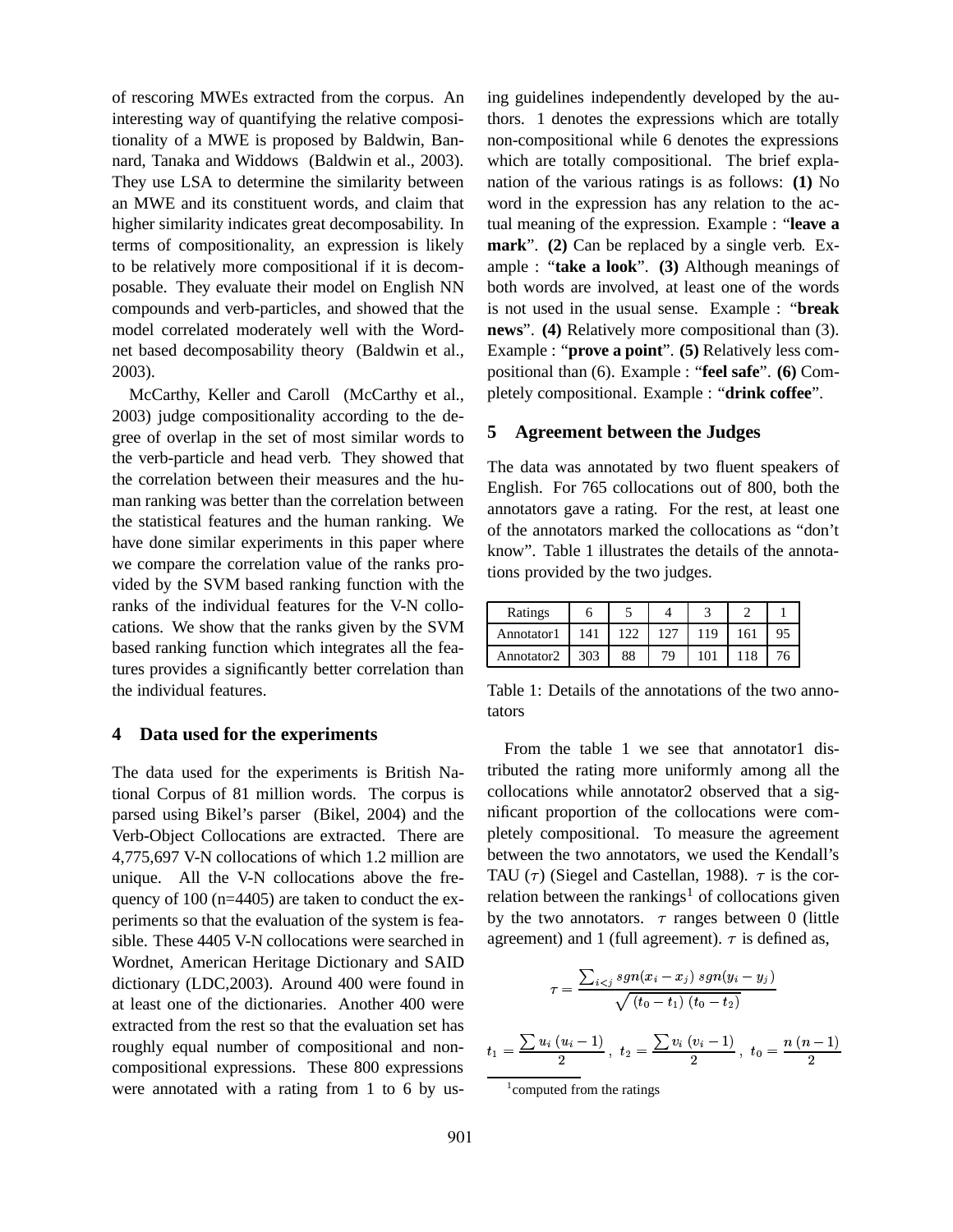where  $x_i$ 's are the rankings of annotator1 and  $y_i$ 's are the rankings of annotator2, n is the number of collocations,  $u_i$  is the number of values in the  $i^{th}$ group of tied  $x$  values and  $v_i$  is the number of values in the  $i^{th}$  group of tied y values.

We obtained a  $\tau$  score of **0.61** which is highly significant. This shows that the annotators were in a good agreement with each other in deciding the rating to be given to the collocations. We also compare the ranking of the two annotators using Pearson's Rank-Correlation coefficient  $(r<sub>s</sub>)$  (Siegel and Castellan, 1988). We obtained a  $r_s$  score of  $0.71$  indicating a good agreement between the annotators. A couple of examples where the annotators differed are **(1)** "perform a task" was rated 3 by annotator1 while it was rated 6 by annotator2 and **(2)** "pay tribute" was rated 1 by annotator1 while it was rated 4 by annotator2.

The 765 samples annotated by both the annotators were then divided into a training set and a testing set in several possible ways to cross-validate the results of ranking (section 8).

#### **6 Features**

Each collocation is represented by a vector whose dimensions are the statistical features obtained from the British National Corpus. The features used in our experiments can be classified as (1) Collocation based features and (2) Context based features.

### **6.1 Collocation based features**

Collocation based features consider the entire collocation as an unit and compute the statistical properties associated with it. The collocation based features that we considered in our experiments are (1) Frequency, (2) Point-wise Mutual Information, (3) Least mutual information difference with similar collocations, (4) Distributed frequency of object and (5) Distributed frequency of object using the verb information.

#### **6.1.1 Frequency ()**

This feature denotes the frequency of a collocation in the British National Corpus. Cohesive expressions have a high frequency. Hence, greater the frequency, the more is the likelihood of the expression to be a MWE.

#### **6.1.2 Point-wise Mutual Information ()**

Point-wise Mutual information of a collocation (Church and Hanks, 1989) is defined as,

$$
m(v,o)=\frac{f(v,o)\ast f(-,-)}{f(v,-)\ast f(-,o)}
$$

where,  $v$  is the verb and  $\sigma$  is the object of the collocation. The higher the Mutual information of a collocation, the more is the likelihood of the expression to be a MWE.

## **6.1.3 Least mutual information difference with**  $\sin$ **ilar collocations** ( $\mu$ )

This feature is based on Lin's work (Lin, 1999). He suggests that a possible way to separate compositional phrases from non-compositional ones is to check the existence and mutual information values of *similar collocations* (phrases obtained by replacing one of the words with a similar word). For example, 'eat apple' is a similar collocation of 'eat pear'.

For a collocation, we find the similar collocations by substituting the verb and the object with their *similar words*<sup>2</sup> . The similar collocation having the least mutual information difference is chosen and the difference in their mutual information values is noted.

If a collocation  $c$  has a set of similar collocations S, then we define  $\mu$  as

$$
\mu(v_c, o_c) = min_{s \in S} \ [\ abs\ (m(c) - m(s))\ ]
$$

where  $abs(x)$  returns the absolute value of x and  $v_c$  and  $o_c$  are the verb and object of the collocation  $c$ respectively. If similar collocations do not exist for a collocation, then this feature is assigned the highest among the values assigned in the previous equation. In this case,  $\mu$  is defined as,

$$
\mu(v, o) = max_{i, j} [ \mu(v_i, o_j) ]
$$

where  $v$  and  $o$  are the verb and object of collocations for which similar collocations do not exist. The higher the value of  $\mu$ , the more is the likelihood of the collocation to be a MWE.

<sup>&</sup>lt;sup>2</sup>obtained from Lin's (Lin, 1998) automatically generated thesaurus (http://www.cs.ualberta.ca/~lindek/downloads.htm). We obtained the best results (section 8) when we substituted top-5 similar words for both the verb and the object. To measure the compositionality, semantically similar words are more suitable than synomys. Hence, we choose to use Lin's thesaurus (Lin, 1998) instead of Wordnet (Miller et al., 1990).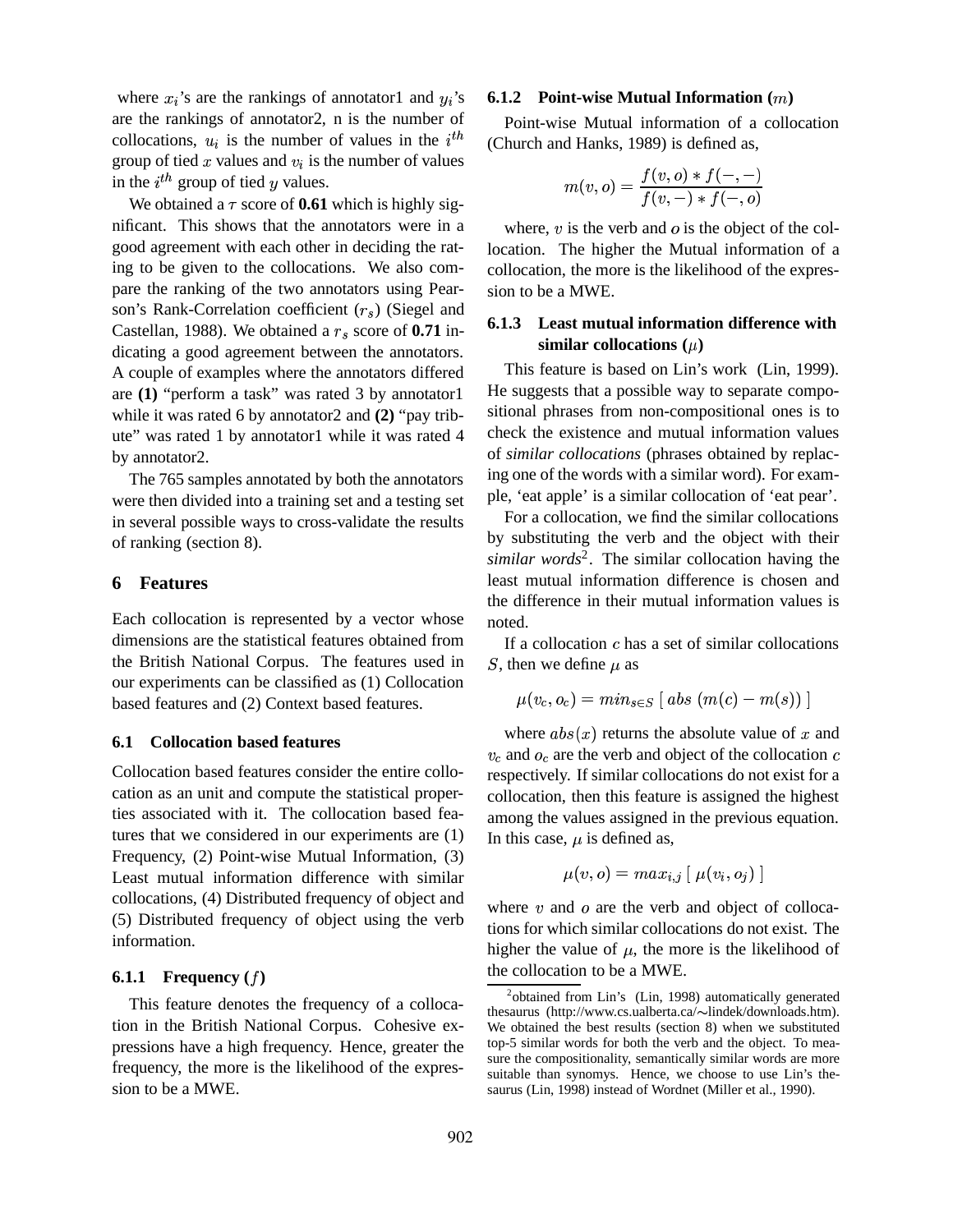#### **6.1.4 Distributed Frequency of Object ()**

The distributed frequency of object is based on the idea that "if an object appears only with one verb (or few verbs) in a large corpus, the collocation is expected to have idiomatic nature" (Tapanainen et al., 1998). For example, 'sure' in 'make sure' occurs with very few verbs. Hence, 'sure' as an object is likely to give a special sense to the collocation as it cannot be used with any verb in general. It is defined as,

$$
d(o) = \frac{\sum_i^n f(v_i, o)}{n}
$$

where  $n$  is the number of verbs occurring with the object  $(o)$ ,  $v_i$ 's are the verbs cooccuring with  $o$  and  $f(v_i, o) > T$ . As the number of verbs  $(n)$  increases, the value of  $d(o)$  decreases. Here, T is a threshold which can be set based on the corpus. This feature treats 'point finger' and 'polish finger' in the same way as it does not use the information specific to the verb in the collocation. Here, both the collocations will have the value  $d("finger")$ . The 3 collocations having the highest value of this feature are (1) come true, (2) become difficult and (3) make sure.

## **6.1.5 Distributed Frequency of Object using the** Verb **information**  $(\rho)$

Here, we have introduced an extension to the feature  $d$  such that the collocations like 'point finger' and 'polish finger' are treated differently and more appropriately. This feature is based on the idea that "a collocation is likely to be idiomatic in nature if there are only few other collocations with the same object and dissimilar verbs". We define this feature as,

$$
\rho(v, o) = \frac{\sum_i^n f(v_i, o) \cdot dist(v, v_i)}{n}
$$

where  $n < 50$  is the number of verbs occurring with  $o$ ,  $v_i$ 's are the verbs cooccuring with  $o$  and  $f(v_i, o) > T$ .  $dist(v, v_i)$  is the distance between the verb  $v$  and  $v_i$ . It is calculated using the wordnet similarity measure defined by Hirst and Onge (Hirst and St-Onge, 1998). In our experiments, we considered top-50 verbs which co-occurred with the object . We used a Perl package Wordnet::Similarity by Patwardhan<sup>3</sup> to conduct our experiments.

#### **6.2 Context based features**

Context based measures use the context of a word/collocation to measure their properties. We represented the context of a word/collocation using a LSA model. LSA is a method of representing words/collocations as points in vector space.

The LSA model we built is similar to that described in (Schutze, 1998) and (Baldwin et al., 2003). First, 1000 most frequent content words (i.e., not in the stop-list) were chosen as "content-bearing words". Using these content-bearing words as column labels, the 50,000 most frequent terms in the corpus were assigned row vectors by counting the number of times they occurred within the same sentence as content-bearing words. Principal component analysis was used to determine the principal axis and we get the transformation matrix  $A_{1000X100}$ which can be used to reduce the dimensions of the 1000 dimensional vectors to 100 dimensions.

We will now describe in Sections 6.2.1 and 6.2.2 the features defined using LSA model.

## **6.2.1 Dissimilarity of the collocation with its constituent verb using the LSA model**  $(\iota)$

If a collocation is highly dissimilar to its constituent verb, it implies that the usage of the verb in the specific collocation is not in a general sense. For example, the sense of 'change' in 'change hands' would be very different from its usual sense. Hence, the greater the dissimilarity between the collocation and its constituent verb, the more is the likelihood that it is a MWE. The feature is defined as

$$
\iota(c, v_c) = 1 - sim_{LSA}(c, v_c)
$$

$$
sim_{LSA}(c, v_c) = \frac{lsa(c) \cdot Isa(v_c)}{|lsa(c)| * |lsa(v_c)|}
$$

where,  $c$  is the collocation,  $v_c$  is the verb of the collocation and lsa( $x$ ) is representation of  $x$  using the LSA model.

## **6.2.2 Similarity of the collocation to the verb-form of the object using the LSA model**  $(\psi)$

If a collocation is highly similar to the verb form of an object, it implies that the verb in the collocation does not contribute much to the meaning of the collocation. The verb either acts as a sort of

<sup>3</sup>http://www.d.umn.edu/~tpederse/similarity.html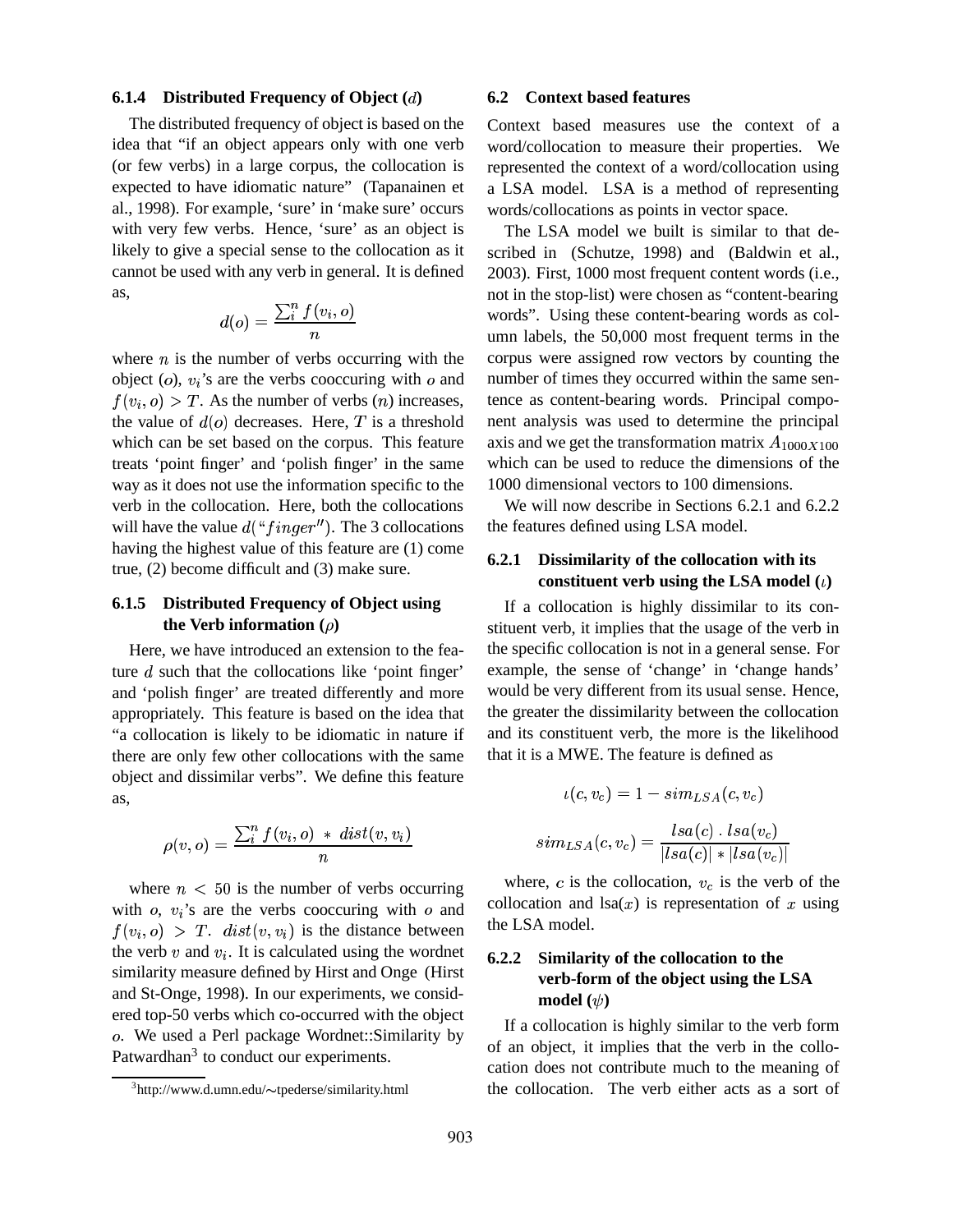support verb, providing perhaps some additional aspectual meaning. For example, the verb 'give' in 'give a smile' acts merely as a support verb. Here, the collocation 'give a smile' means the same as the verb-form of the object i.e., 'to smile'. Hence, the greater is the similarity between the collocation and the verb-form of the object, the more is the likelihood that it is a MWE. This feature is defined as

$$
\psi(c,vo_c)=\frac{lsa(c)\mathbin{\ldotp} lsa(vo_c)}{|lsa(c)|\mathbin{\ast}| lsa(vo_c)|}
$$

where, c is the collocation and  $vo<sub>c</sub>$  is the verb-form of the object  $o_c$ . We obtained the verb-form of the object from the wordnet (Miller et al., 1990) using its 'Derived forms'. If the object doesn't have a verbal form, the value of this feature is 0. Table 2 contains the top-6 collocations according to this feature. All the collocations in Table 2 (except 'receive award' which does not mean the same as 'to award') are good examples of MWEs.

| Collocation     | Value | Collocation        | Value |
|-----------------|-------|--------------------|-------|
|                 |       |                    |       |
| pay visit       | 0.94  | provide assistance | 0.92  |
| provide support | 0.93  | give smile         | 0.92  |
| receive award   | 0.92  | fi nd solution     | 0.92  |

Table 2: Top-6 collocations according to this feature

#### **7 SVM based ranking function/algorithm**

The optimal rankings on the training data is computed using the average ratings of the two users. The goal of the learning function is to model itself according to this rankings. It should take a ranking function  $f$  from a family of ranking functions  $F$ that maximizes the empirical  $\tau$  (Kendall's Tau).  $\tau$ expresses the similarity between the optimal ranking  $(r^*)$  and the ranking  $(r_f)$  computed by the function  $f$ . SVM-Light<sup>4</sup> is a tool developed by Joachims (Joachims, 2002) which provides us such a function. We briefly describe the algorithm in this section.

Maximizing  $\tau$  is equivalent to minimizing the number of discordant pairs (the pairs of collocations which are not in the same order as in the optimal ranking). This is equivalent to finding the weight

vector  $\bar{w}$  so that the maximum number of inequalities are fulfilled.

$$
\forall (c_i, c_j) \in r^* : \bar{w} \phi(c_i) > \bar{w} \phi(c_j)
$$

where  $c_i$  and  $c_j$  are the collocations,  $(c_i, c_j) \in r^*$ if the collocation  $c_i$  is ranked higher than  $c_j$  for the optimal ranking  $r^*$ ,  $\phi(c_i)$  and  $\phi(c_j)$  are the mapping onto features (section 6) that represent the properties of the V-N collocations  $c_i$  and  $c_j$  respectively and  $\bar{w}$ is the weight vector representing the ranking function  $f_w$ .

Adding SVM regularization for margin maximization to the objective leads to the following optimization problem (Joachims, 2002).

$$
minimize: V(\bar{w}, \bar{\epsilon}) = \frac{1}{2} \bar{w}\bar{w} + C \sum \epsilon_{i,j}
$$

$$
constraint: \bar{w}(\phi(c_i) - \phi(c_i)) \ge 1 - \epsilon_{i,j}, \ \forall_{i,j} \ \epsilon_{i,j} \ge 0
$$

where  $\epsilon_{i,j}$  are the (non-negative) slack variables and C is the margin that allows trading-off margin size against training error. This optimization problem is equivalent to that of a classification SVM on pairwise difference vectors  $\phi(c_i)$  -  $\phi(c_i)$ . Due to similarity, it can be solved using decomposition algorithms similar to those used for SVM classification (Joachims, 1999).

Using the learnt function  $f_{\bar{w}^*}$  ( $\bar{w}^*$  is the learnt weight vector), the collocations in the test set can be ranked by computing their values using the formula below.

$$
rc(c_i) = \bar{w}^*\phi(c_i)
$$

#### **8 Experiments and Results**

For training, we used 10% of the data and for testing, we use 90% of the data as the goal is to use only a small portion of the data for training (Data was divided in 10 different ways for cross-validation. The results presented here are the average results).

All the statistical measures show that the expressions ranked higher according to their decreasing values are more likely to be non-compositional. We compare these ranks with the human rankings (obtained using the average ratings of the users). To compare, we use Pearson's Rank-Order Correlation Coefficient  $(r<sub>s</sub>)$  (Siegel and Castellan, 1988).

We integrate all the seven features using the SVM based ranking function (described in section 7). We

<sup>4</sup> http://svmlight.joachims.org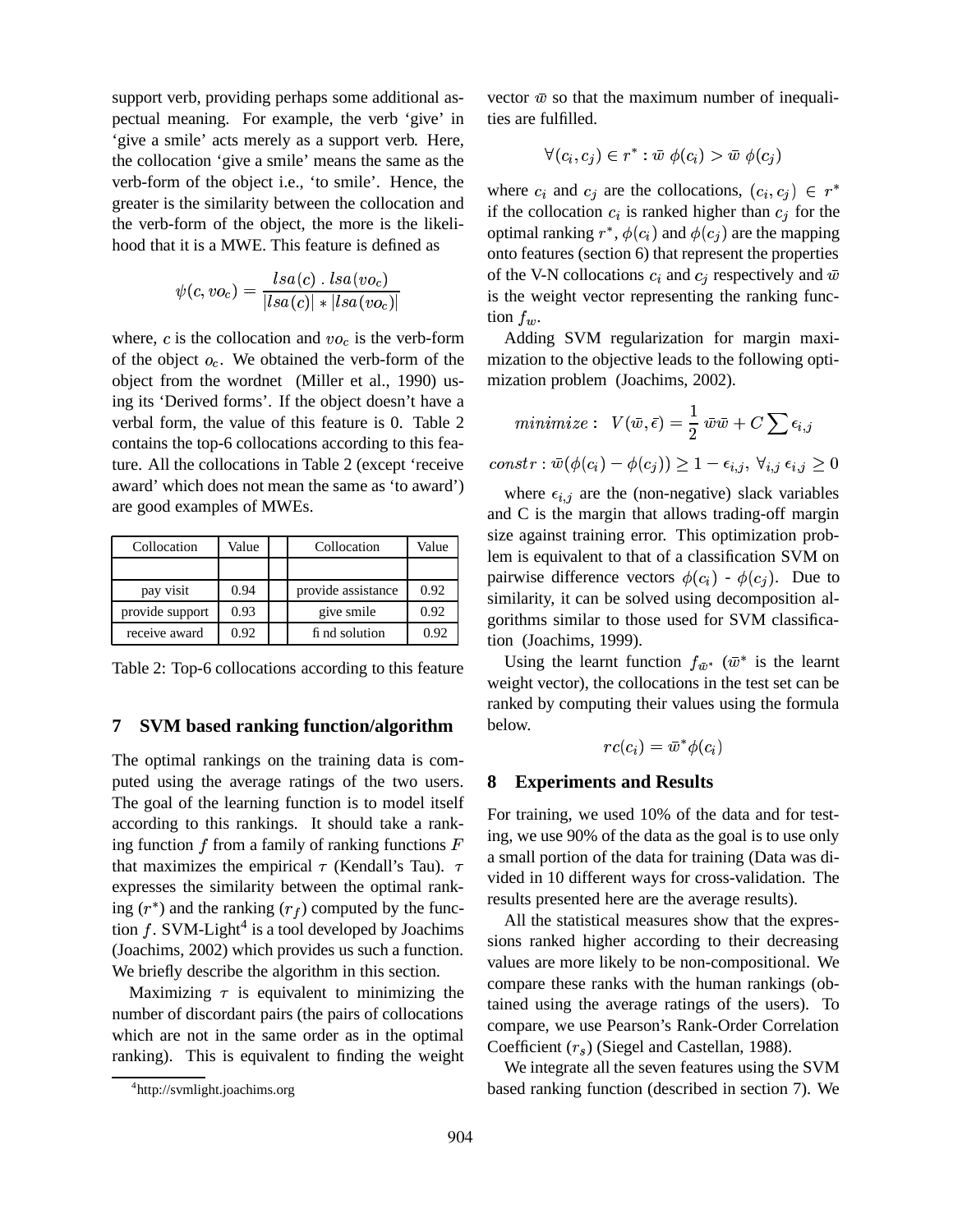see that the correlation between the relative compositionality of the V-N collocations computed by the SVM based ranking function is significantly higher than the correlation between the individual features and the human ranking (Table 3).

| Feature    | Correlation | Feature      | Correlation |
|------------|-------------|--------------|-------------|
| f(f(1))    | 0.129       | $\rho$ (f5)  | 0.203       |
| m(f2)      | 0.117       | $\iota$ (f6) | 0.139       |
| $\mu$ (f3) | 0.210       | $\psi$ (f7)  | 0.300       |
| d(f4)      | 0.111       | Ranking f    | 0.448       |

Table 3: The correlation values of the ranking of individual features and the ranking of SVM based ranking function with the ranking of human judgements

In table 3, we also see that the contextual feature which we proposed, 'Similarity of the collocation to the verb-form of the object'  $(\psi)$ , correlated significantly higher than the other features which indicates that it is a good measure to represent the semantic compositionality of V-N expressions. Other expressions which were good indicators when compared to the traditional features are 'Least mutual information difference with similar collocations'  $(\mu)$  and 'Distributed frequency of object using the verb information'  $(\rho)$ .



Figure 1: The change in  $r<sub>s</sub>$  as more features are added to the ranking function

To observe the contribution of the features to the SVM based ranking function, we integrate the features (section 6) one after another (in two different ways) and compute the relative order of the collocations according to their compositionality. We see that as we integrate more number of relevant compositionality based features, the relative order correlates better (better  $r_s$  value) with the human ranking (Figure 1). We also see that when the feature 'Least mutual information difference with similar collocations' is added to the SVM based ranking function, there is a high rise in the correlation value indicating it's relevance. In figure 1, we also observe that the context-based features did not contribute much to the SVM based ranking function even though they performed well individually.

## **9 Conclusion**

In this paper, we proposed some collocation based and contextual features to measure the relative compositionality of MWEs of V-N type. We then integrate the proposed features and the traditional features using a SVM based ranking function to rank the V-N collocations based on their relative compositionality. Our main results are as follows, **(1)** The properties 'Similarity of the collocation to the verbform of the object', ' Least mutual information difference with similar collocations' and 'Distributed frequency of object using the verb information' contribute greatly to measuring the relative compositionality of V-N collocations. **(2)** The correlation between the ranks computed by the SVM based ranking function and the human ranking is significantly better than the correlation between ranking of individual features and human ranking.

In future, we will evaluate the effectiveness of the techniques developed in this paper for applications like Machine Translation. We will also extend our approach to other types of MWEs and to the MWEs of other languages (work on Hindi is in progress).

#### **Acknowledgments**

We want to thank the anonymous reviewers for their extremely useful reviews. We are grateful to Roderick Saxey and Pranesh Bhargava for annotating the data which we used in our experiments.

## **References**

Anne Abeille. 1988. Light verb constructions and extraction out of np in a tree adjoining grammar. In *Pa-*